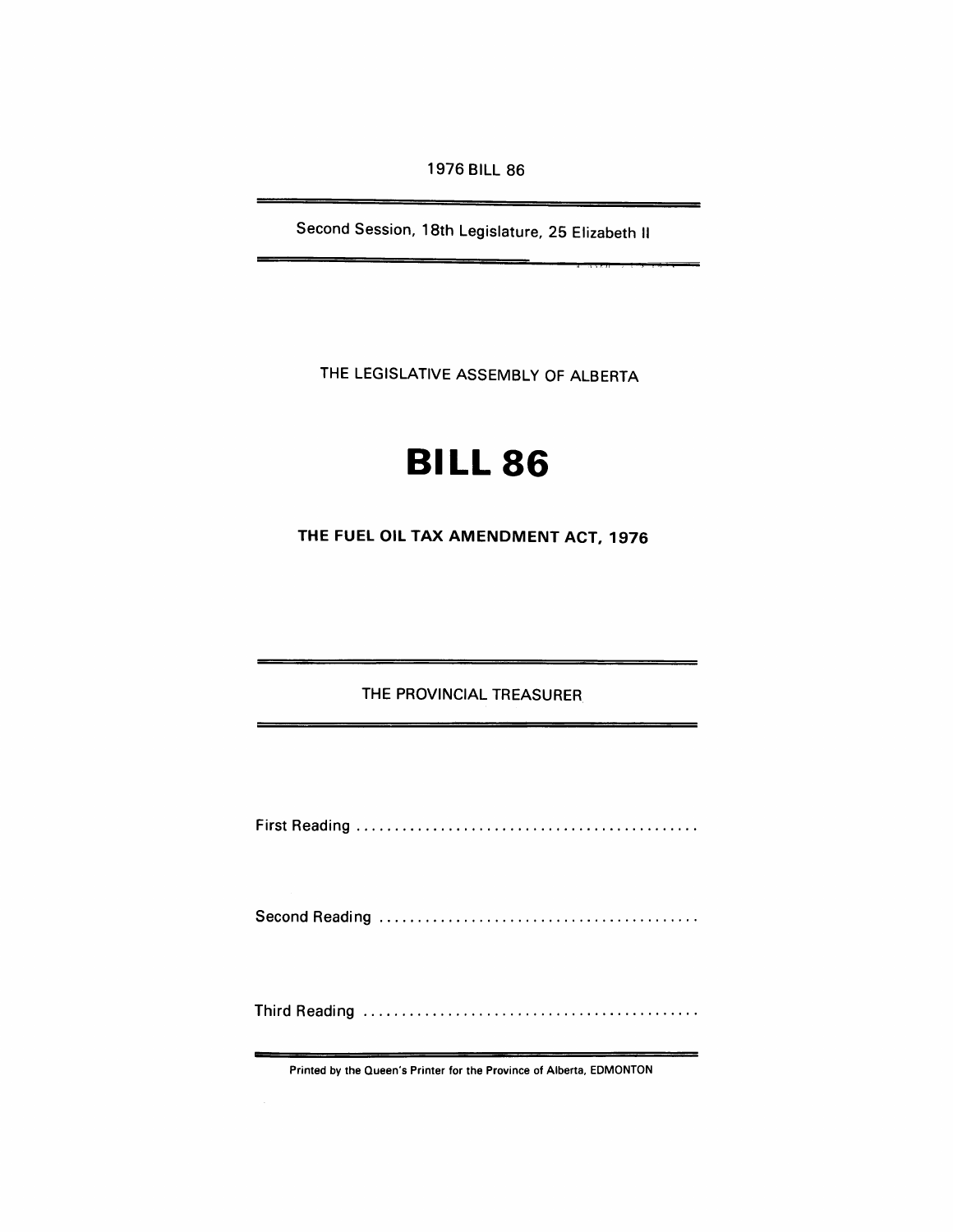Bill 86

## Bill 86

## 1976

## THE FUEL OIL TAX AMENDMENT ACT, 1976

(*Assented to* , 1976)

HER MAJESTY, by and with the advice and consent of the Legislative Assembly of Alberta, enacts as follows:

1. The Fuel Oil Tax Act is hereby amended.

2. Section 2 is amended by striking out clause (a) and by substituting therefor the following clause:

- (a) "farming operations" means the production or any step in the production of livestock, grain, forage crops, poultry, furs, honey or any other agricultural product and includes
	- (i) the personal use of a truck owned by a farmer, in respect of which an "F" licence or a special farm truck licence has been issued, and
	- (ii) the transportation of livestock, grain, forage crops, poultry, furs, honey or any other agricultural product by the farmer who produced them,

but does not include

- (iii) any other type of business operation carried on by a farmer, or
- (iv) the transportation of livestock, grain, forage crops, poultry, furs, honey or any other agricultural product by a processor or by any person other than the farmer who produced them;

3. This Act comes into force on the day upon which it is assented to.